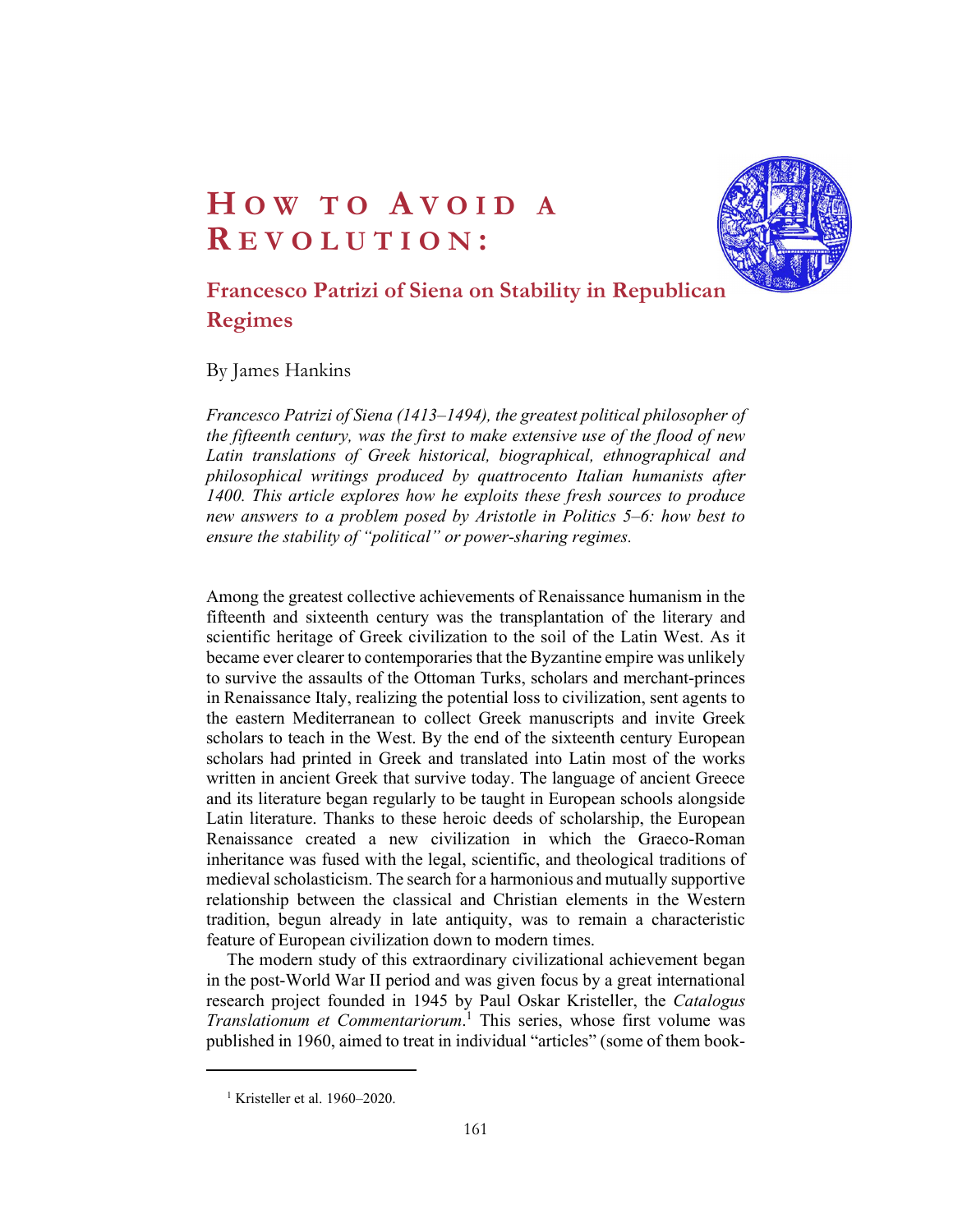length) every work of Greek or Latin literature written before 600 AD. In principle the fortuna of each ancient author from 600 to 1600 AD was to be described, and, for Latin authors, all of the commentaries on that author, in manuscript and print, were to be listed, together with brief biographies of the commentators. For Greek authors every Latin translation was to be listed as well as the Latin commentaries, along with a complete list of manuscripts and editions. The overall goal was to provide a reliable scholarly foundation for the study of the classical tradition in the West. $2$ 

 Marianne Pade became associated with the CTC (as it is familiarly called) early in her career, and her most enduring legacy as a scholar will undoubtedly be her foundational studies of the Renaissance reception of Plutarch and Thucydides, two of the greatest and most influential authors of ancient Greece. Her monumental two-volume work, The Reception of Plutarch's Lives in the Fifteenth Century (2007) in my opinion ranks as one of the great contributions to classical reception studies in the past half century.<sup>3</sup> Thanks to her work, those who wish to understand how the reception of Greek literature in the Latin West reshaped Western thought and letters are on much firmer ground. Scholars interested in the history of Western political thought in particular are only now beginning to exploit these extraordinarily useful tools. $4$ 

#### Francesco Patrizi of Siena

In what follows I would like to explore how Greek sources, especially the histories, biographies, and philosophical writings newly available in the Renaissance, informed the thought of the greatest political philosopher of the fifteenth century, Francesco Patrizi of Siena (1413–1494). It was Patrizi's specific objective as a political writer – one laid upon him by his patron, Pope Pius II – to absorb the practical wisdom of the Greeks and apply it to solving the political problems of modern Italy. The reigning work of political theory in the later middle ages was the *De regimine principum* of Giles of Rome, a student of Aquinas, whose comprehensive work relied almost entirely on Aristotle. Patrizi aimed to replace this scholastic work with a humanist alternative that, following principles laid down by Petrarch, would adopt no one maître à penser. He thus became the first Latin writer on politics since Cicero to draw upon a wide range of Greek political history, biography, geography, oratory, poetry, and philosophy in order to inform and elaborate

 $2^2$  For a conspectus of the translation movement of the Renaissance with regard to ancient philosophical sources, see Hankins & Palmer 2008.

 $3$  See the bibliography of her writings in this volume for this study and her many related studies of Plutarch and Thucydides. Pade's article on Thucydides appeared in vol. 8 of Kristeller et al. 1960, 103–181.

<sup>&</sup>lt;sup>4</sup> See Hankins 2019, especially Chapters 4, 16 and 17 on the reception of Greek sources. "The Thucydidean Renaissance" was the subject of Kinch Hoekstra's Carlyle Lectures at Oxford in 2017, shortly to be published as a monograph.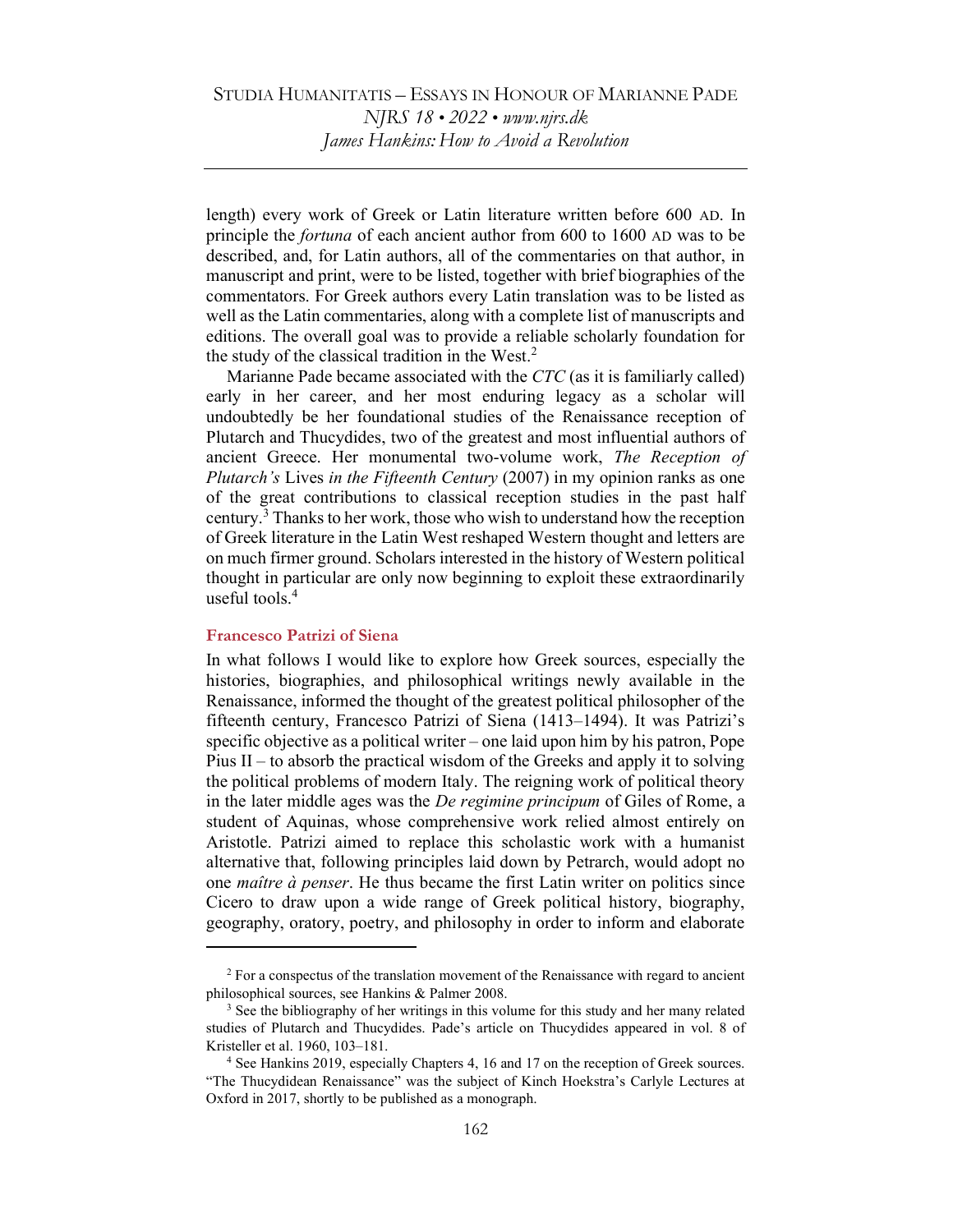his own ideas about the best republic and the best kingdom. His two great works of political theory eventually cited over 160 Greek and Latin sources, an extraordinary number for the last age of the manuscript book. (Plutarch is among the most frequently cited.)

 Patrizi is not well known today, so a few words about his life may be in order.<sup>5</sup> For a future political philosopher his experience of politics, diplomacy and direct governance could hardly have been bettered. To say the truth it was far more extensive than that of a much more celebrated political thinker, Niccolò Machiavelli, who used to boast that he was a man of action rather than an armchair philosopher.

 Patrizi was born (24 February 1413) into the most important hereditary bloc of political families in Siena, the Nove, which remained the dominant force in Sienese politics for most of his lifetime. He studied Greek with Francesco Filelfo during that humanist's sojourn in Siena, and later taught rhetoric in the Sienese Studio (1440–1446). He also enjoyed a prominent social position in the city. He married, had four children, and maintained a large household with an urban palazzo and rural properties. He also acted as private tutor to Achille Petrucci, offspring of the city's most important political family of the quattrocento, and a future civic leader. He held numerous offices in the Sienese republic, including the priorate (the chief executive) and other executive posts in the city's territories. He headed at least six major ambassadorial missions in the decade before the coup that led to his exile.

 After his exile from Siena in 1457, Patrizi supported himself briefly as private tutor to the son of the Milanese ambassador, Nicodemo Tranchedini, and in that capacity met leading statesmen and princes from Tuscany and all over northern Italy. When his friend Enea Silvio Piccolomini became Pope Pius II in 1458, he took holy orders and was made the Bishop of Gaeta. Soon thereafter, Pius appointed him governor of Foligno and its territory, a key post in the Papal State. After Pius' death in 1464, his position in Foligno became untenable owing to a popular uprising, and he retired to administer his diocese in Gaeta, a port city in the Kingdom of Naples. The Kingdom was ruled by Ferdinand I of Naples, the most powerful monarch of the peninsula. In Gaeta Patrizi wrote his two major political treatises, De institutione reipublicae (finished around 1471/72) and De regno et regis institutione (scribally published around 1483/84). His life in that small city was mostly a retired one, but even so he was called upon to tutor and advise the heir to the throne, Alfonso of Calabria, and to represent the Kingdom as the Aragonese orator (or ambassador) on two major public occasions, the marriage of Alfonso with

<sup>&</sup>lt;sup>5</sup> For Patrizi's life, see Bassi 1894, Battaglia 1936, Pedullà 2010, and De Capua 2014, and Quintiliani 2014. The present writer has completed a monograph on Patrizi's political thought, together with a biographical study, which will be published by Harvard University Press.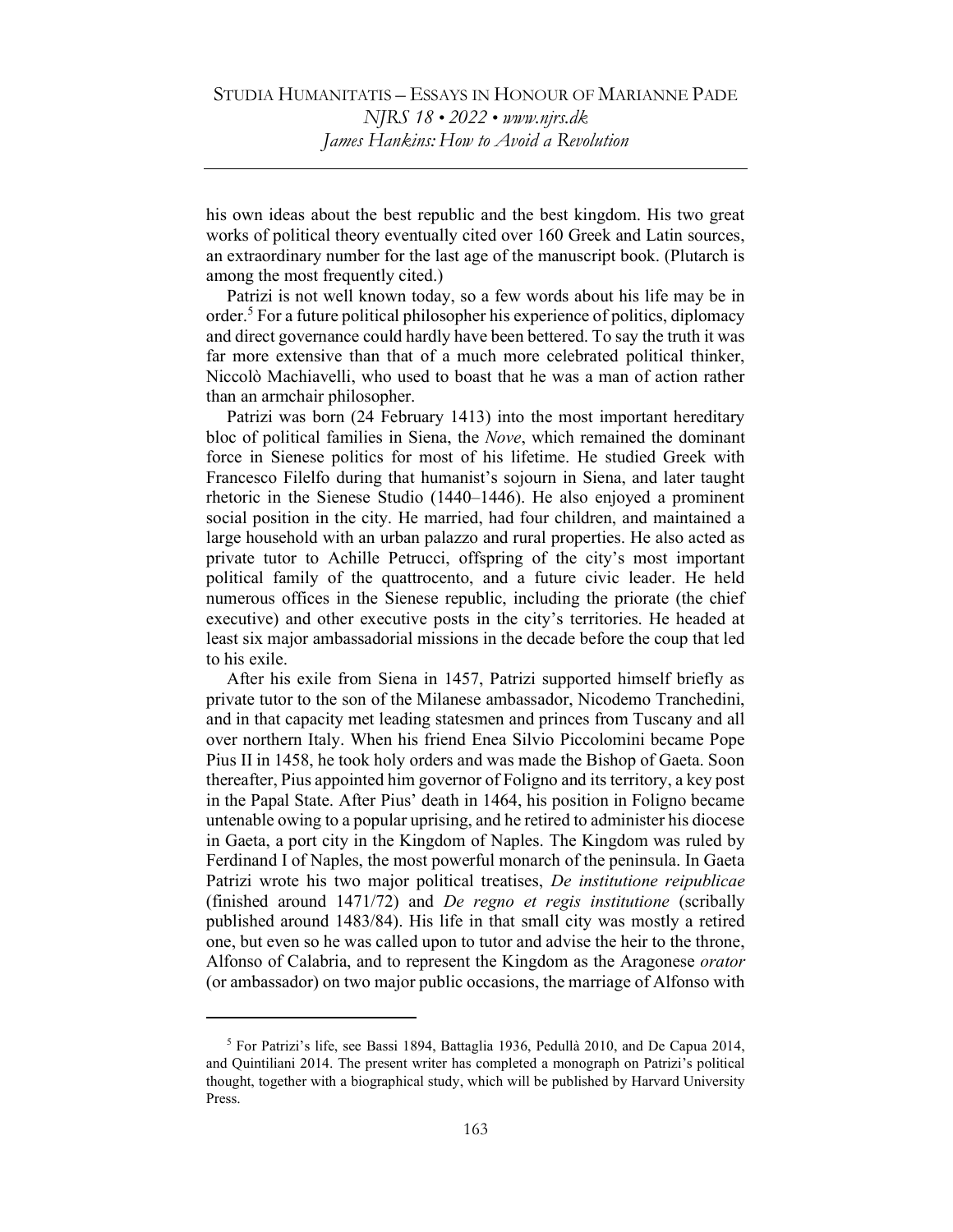Ippolita Maria Sforza in Milan (1465), and the ceremonies for the coronation of Pope Innocent VIII (1484).

 One conviction Patrizi took from his Greek authorities, fundamental to what I have called the "virtue politics" of the Italian humanists, was that political institutions could not function well unless the princes and magistrates who inhabited them were well educated men of good character and practical wisdom. "The man who cannot govern himself cannot govern others" was a favorite classical adage with him as with other humanists. Unlike some other humanists, however, Patrizi did not adopt the view, common in his day, that institutions were irrelevant so long as rulers were virtuous. That view had been expressed by Isocrates in the Panathenaicus, but Patrizi recognized its superficiality. He posed the question how institutions could be designed to promote virtue among rulers and to protect the organs of the republic from wounds inflicted by ignorant, greedy and power-hungry persons. He devised a mode of public deliberation that privileged the voices of the best citizens. He proposed as his optimus status reipublicae, or best possible republic, a mixed constitution led by aristocrats, though his aristocracy was not defined by high birth but by good character and humane learning. He was nevertheless aware of the claims all good citizens have to participate in their own government and understood, like Aristotle, that broader participation by citizens in their government reinforces political stability. Citizens could not participate in government without some education. By a natural process of thought Patrizi became the first author in European history to advocate universal literacy among the citizen class as well as public funding for teachers of the liberal arts. In the *De republica* (to shorten for convenience the title of his major work) he outlines a detailed curriculum designed to foster virtue in citizen-rulers.

# Patrizi on avoiding revolutions and political unrest

A passage of the *De republica* that gives an excellent idea of Patrizi's method as a political thinker and his use of Greek and Latin sources is the fifth chapter of Book 6, entitled "Quae vitanda quaeve observanda sint, ne civitatis status evertatur. et virtutem solam rempublicam augere." (Things to be avoided and to be heeded to order to avoid revolution, and that virtue alone strengthens a commonwealth.) $<sup>6</sup>$  It is the longest chapter in the entire treatise, an indication of</sup> the importance Patrizi attached to the subject. Patrizi begins the chapter by

 $6$  All quotations from Patrizi's *De republica* are taken from the *editio princeps*, Patrizi 1518, edited by Johannes Savigneus, which is the basis for the other 52 editions, translations and epitomes of the work published during the sixteenth and early seventeenth centuries. Since Savigneus' edition is unreliable, I have collated all the passages quoted here against the dedication copy, Vatican City, Biblioteca Apostolica Vaticana, MS Vat. lat. 3084, consultable online at https://digi.vatlib.it/view/MSS\_Vat.lat.3084 (last viewed 5 January 2022).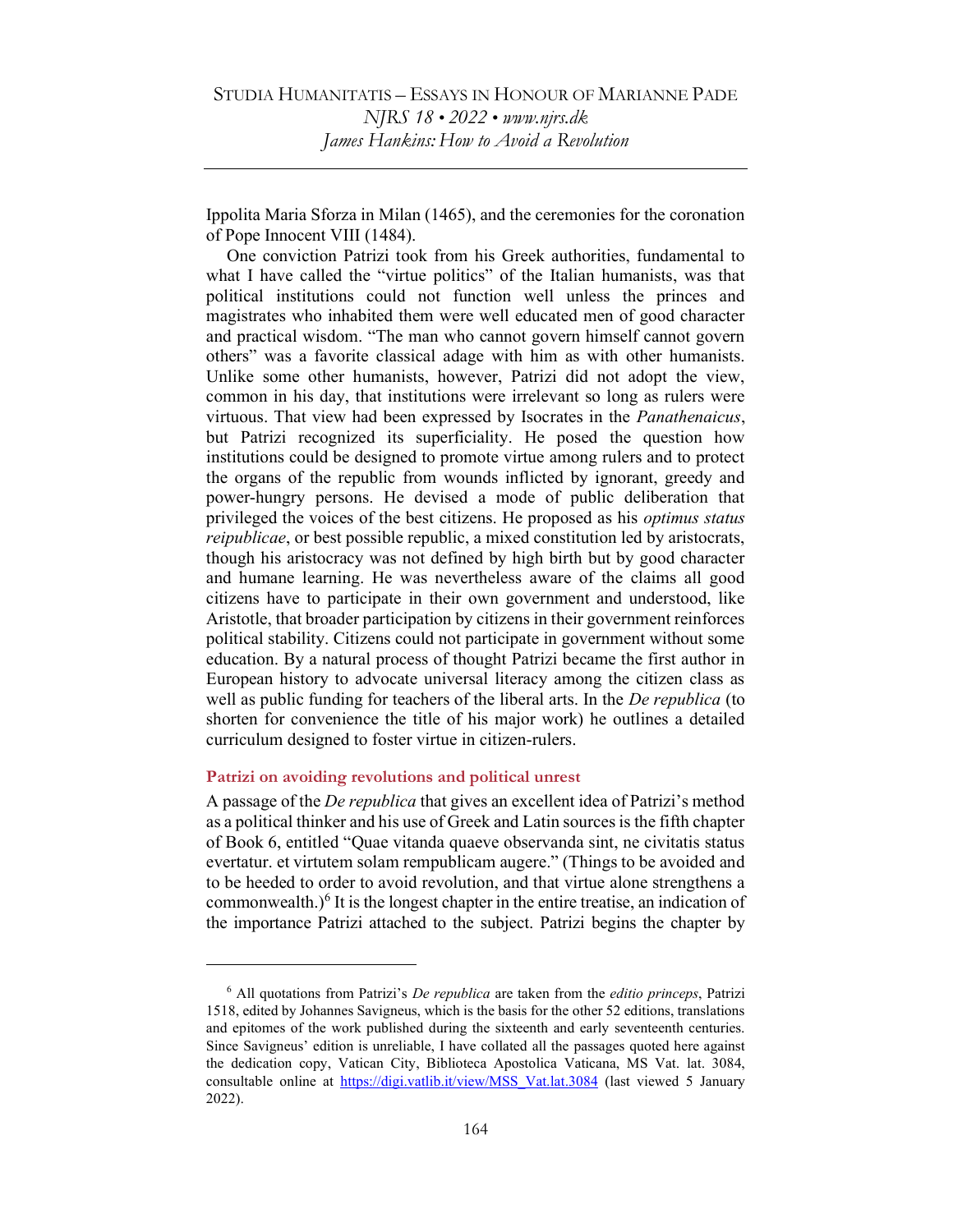# STUDIA HUMANITATIS – ESSAYS IN HONOUR OF MARIANNE PADE NJRS 18 • 2022 • www.njrs.dk James Hankins: How to Avoid a Revolution

reiterating a major theme of the whole treatise, that a successful republic requires good character in its leaders and citizens alike. This principle is basic to his prescriptions for avoiding revolution, which, following ancient tradition, he links tightly with moral corruption. Unlike ancient tradition, however, Patrizi did not believe in inevitable cycles of decline from better to worse constitutions in the manner described by Plato, Aristotle and Polybius. He held that a republic could remain in an optimal state in perpetuity so long as the leadership of the republic remained virtuous and restrained the vices of the common people by good laws and good examples.<sup>7</sup> Virtue is the most important source of political stability. But in this chapter he also supplies a detailed inventory of ways to prevent a republic from falling into sedition and revolution, derived from his reading of ancient sources. In this chapter he places less emphasis than elsewhere in his treatise on limiting the vices of the people and more on correcting mistakes made by the republic's magistrates and the senatorial class. Much of the chapter is devoted to the problem of restraining powerful persons out to increase their own status or wealth.

Aristotle had dealt with the same set of issues in Politics 5–6 – how to stabilize constitutions – and his treatment offers a contrast with the approach taken by Patrizi. Aristotle in these books is discussing non-ideal states, and especially how to optimize his best practical regime for most states.<sup>8</sup> The latter is the type of mixed regime he calls *politeia*, i.e., a constitutional government based in the middle classes and restrained by law; it blends together the best institutions of democracy and oligarchy. In Politics 7–8 he lays out his absolutely best regime, an aristocracy where citizenship is confined to the virtuous. In the best practical regime, however, Aristotle begins from the assumption that such a government cannot be led by the best men, because in the vast majority of states (he means Greek oligarchies and democracies) "you would not find as many as a hundred men of good birth and merit" (5.1, 1302a). In any case, well-bred men of great virtue are not the sort to lead revolutions and seize power for themselves. The best practical state will inevitably be led by men of ordinary capacities with conventional ideas about equality. The conceptions of equality characteristic of democracies and oligarchies are partial and tendentious, and therefore inadequate. Democrats see equality in "arithmetrical" terms: every citizen should have the same share of honor (meaning offices and political influence) as every other citizen, while oligarchs take a "geometric" view and believe that political influence should reflect the size of one's contributions, financial and otherwise, to the state. The democratic conception is safer, says Aristotle, more conducive to stability and less exposed to sedition. In the best practical regime, the most a prudent philosopher can hope for is that merit will be considered somehow or other in choosing

<sup>7</sup> See Hankins 2021.

<sup>&</sup>lt;sup>8</sup> My interpretation of Aristotle relies on Kraut 2003, Frede 2005, Rosler 2013, Samaras 2015.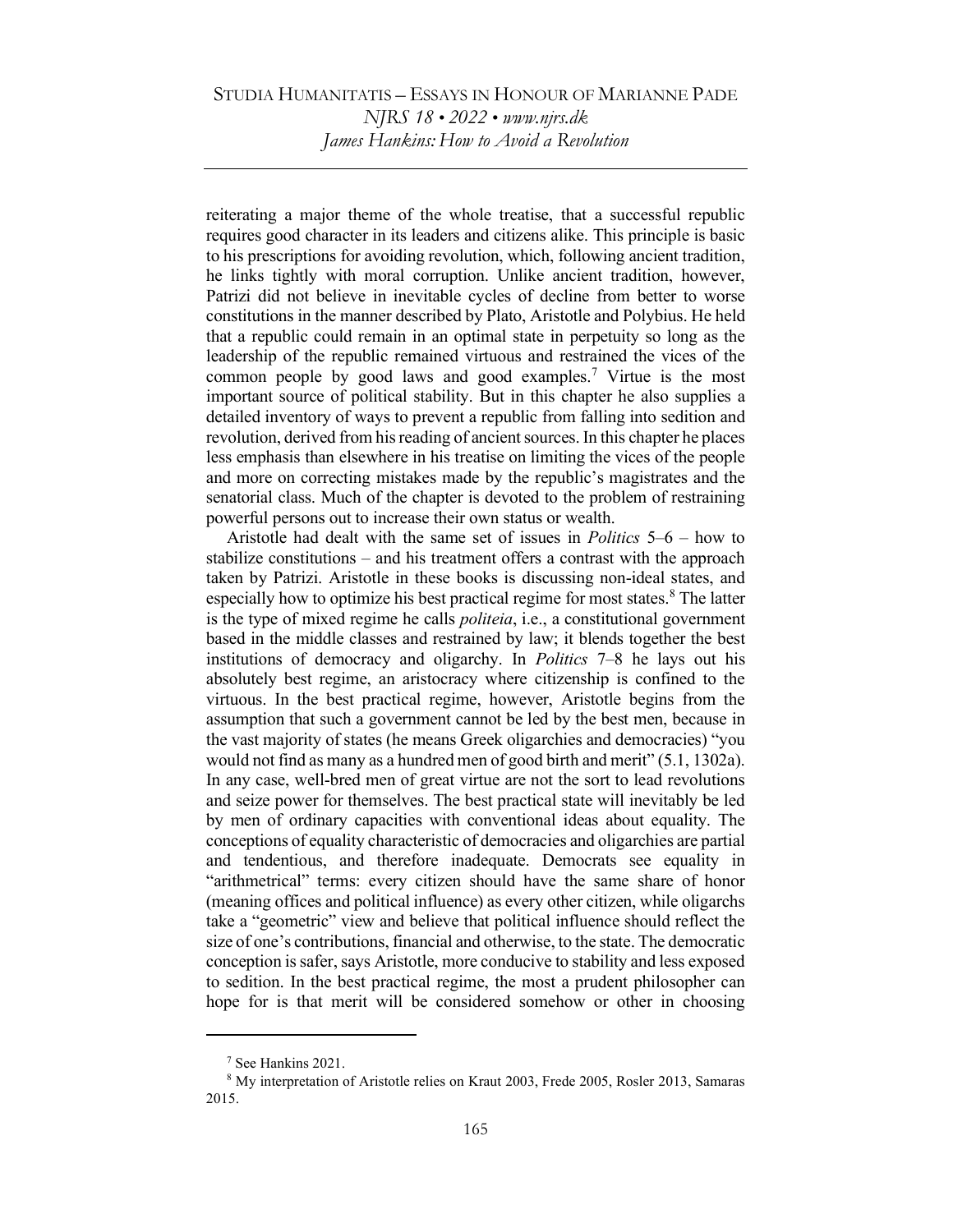magistrates, preferably by elections. Aristotle's analysis proceeds by diagnosing the causes of sedition and revolution in Book 5, then proposing in Politics 6 a series of technical fixes to increase stability in each of the principal kinds of constitution. His treatment is directed to his students, budding experts in the art of politics, and other philosophers capable of understanding his intricate reasoning.

Patrizi in his Book 6, by contrast, is discussing his optimal constitution, which is founded on an ideal of proportional (or geometric) merit. Leadership in the community should be proportional to individual merit, measured by educational attainments and a record of proven service to the state. Patrizi aims to create via education and culture a critical mass of virtuous men, a separate order of magistrates numerous and authoritative enough to lead a city-state. This order will by constitutional devices be kept distinct from the pyramid of social status based on ancestry and wealth.<sup>9</sup> Thus he explicitly addresses his counsels about instability and revolution, not to philosophers or scholars, but to the republic's rulers, persons who might be of "a denser Minerva" – a bit thick, in other words.

Tandiu igitur victura est respublica quamdiu civiles in ea virtutes et optimae leges dominabuntur. Nullae enim vires sunt quae concordem ac bene moratam civitatem diruere possint. Absit ambitio, absit cupiditas, absit superbia et diuitiarum populator luxus aliaeque teterrimae beluae, omnia in ea diurna stabiliaque erunt. Eiusmodi sententiae nos admonent, ut aliquid praecipere velimus his qui reipublicae praesunt, quo intelligant quae vitanda quaeve observanda sint, ne ciuitatis status evertatur ac corruat.

Et si nobis res esset solum cum viris eruditis ac sapientibus, satis futurum arbitrarer dicere solam virtutem rempublicam augere solaque vitia eam labefactare atque evertere. Sed quia cum multitudine res nostra agitur et popularis omnino sermo noster esse debet, nonnulla praescribere operae pretium arbitror quae pro pinguiore (ut dicitur) Minerva singulorum mentes atque animum attingere possint.<sup>10</sup> Nec satis est dixisse iustitiam et aequalitatem duas esse virtutes quae civilem societatem conservant, et sine quibus nulla civitas diuturnitatem aut pacem habere potest, nisi etiam quaedam attingamus, in quibus

<sup>&</sup>lt;sup>9</sup> The fundamental reason for this is that Aristotle tends to blur the distinction between good birth, wealth and virtue, while the humanist tradition insists that the springs of virtue are found in all classes; they believe in an "equality in the capacity for virtue," or virtue egalitarianism, foreign to Aristotle; see Hankins 2019, 40–41, 296, 499–500.

<sup>&</sup>lt;sup>10</sup> See for example Cicero, *De amicitia* 19; Columella, *De re rustica* 12.1; but the phrase was proverbial.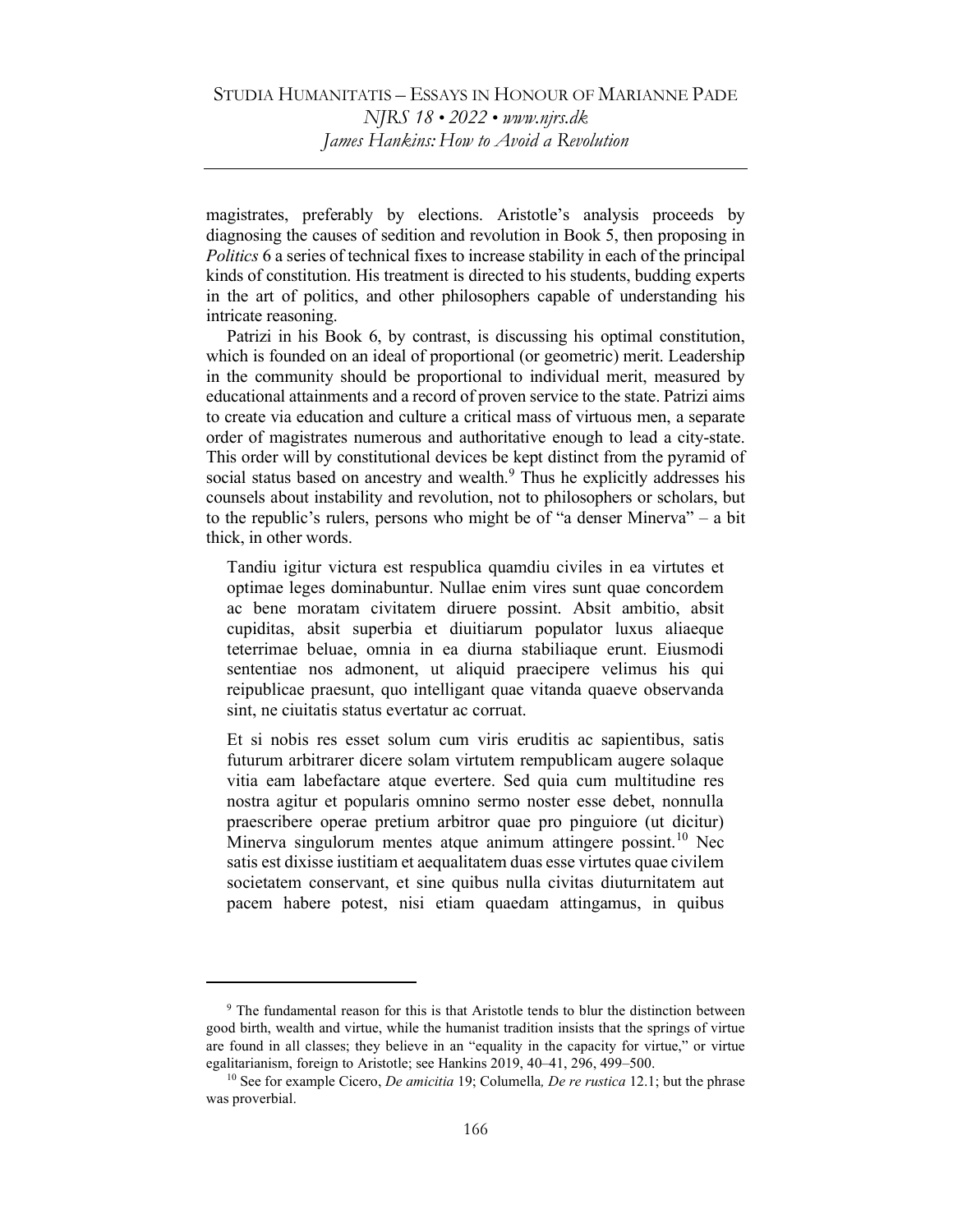saepenumero peccatur et ab his qui magistratum gerunt et ab aliis qui potentiores in republica videri volunt.<sup>11</sup>

The republic will last just so long as it is ruled by the civil virtues and the best laws. There are no powers that can demolish a harmonious and well conducted city-state. Banish ambition, banish greed, banish pride, banish the plunderer of riches, banish luxury and other foul beasts, and your republic will be stable and enduring. Counsels like these remind us that we would like to teach a thing or two to those in charge of the republic, so that they might understand what is to be avoided and what things should be respected in order to prevent the constitution from corruption and revolution.

If we had to do only with men of learning and wisdom, I imagine it would be enough to say that virtue alone makes a republic flourish and vices alone weaken and destroy it. But since our business is with the multitude and our form of speech ought to be entirely popular, I think it would be worthwhile to set out in advance a few principles that can be grasped by the mental and spiritual capacities belonging to individuals of a "denser Minerva," as the saying goes. It isn't enough to have said that justice and equality are the two virtues that preserve civil society and that without them no city-state can endure in peace, unless we touch on certain common errors committed by magistrates and others who want to look powerful in a republic.

Patrizi's advice about stabilizing republics and preventing revolution thus takes the form of a series of twelve counsels, each illustrated by multiple historical examples, designed to inform the prudence of republican leaders. Among Patrizi's prescriptions we may list the following.

1. Magistrates should never engage in fraud or deceit, either in regard to foreigners or to their own people.

2. Never condemn many people at the same time in a summary fashion; to do so is a sure way of causing sedition.

3. Proscribing citizens, confiscating their goods and driving them into exile always creates *odium* and is dangerous to the regime.

4. One should instead give pardon and absolution for disloyalty to the regime where it can serve a public purpose. In the case of a general insurrection it is better to punish the leaders and grant a general amnesty to their followers.

5. Oligarchy, rule by the wealthy, is almost as much to be feared as tyranny. It is fueled by ambition and leads to factionalism. Factions have

 $11$  Patrizi 1518, f. XCIII<sub>V</sub>.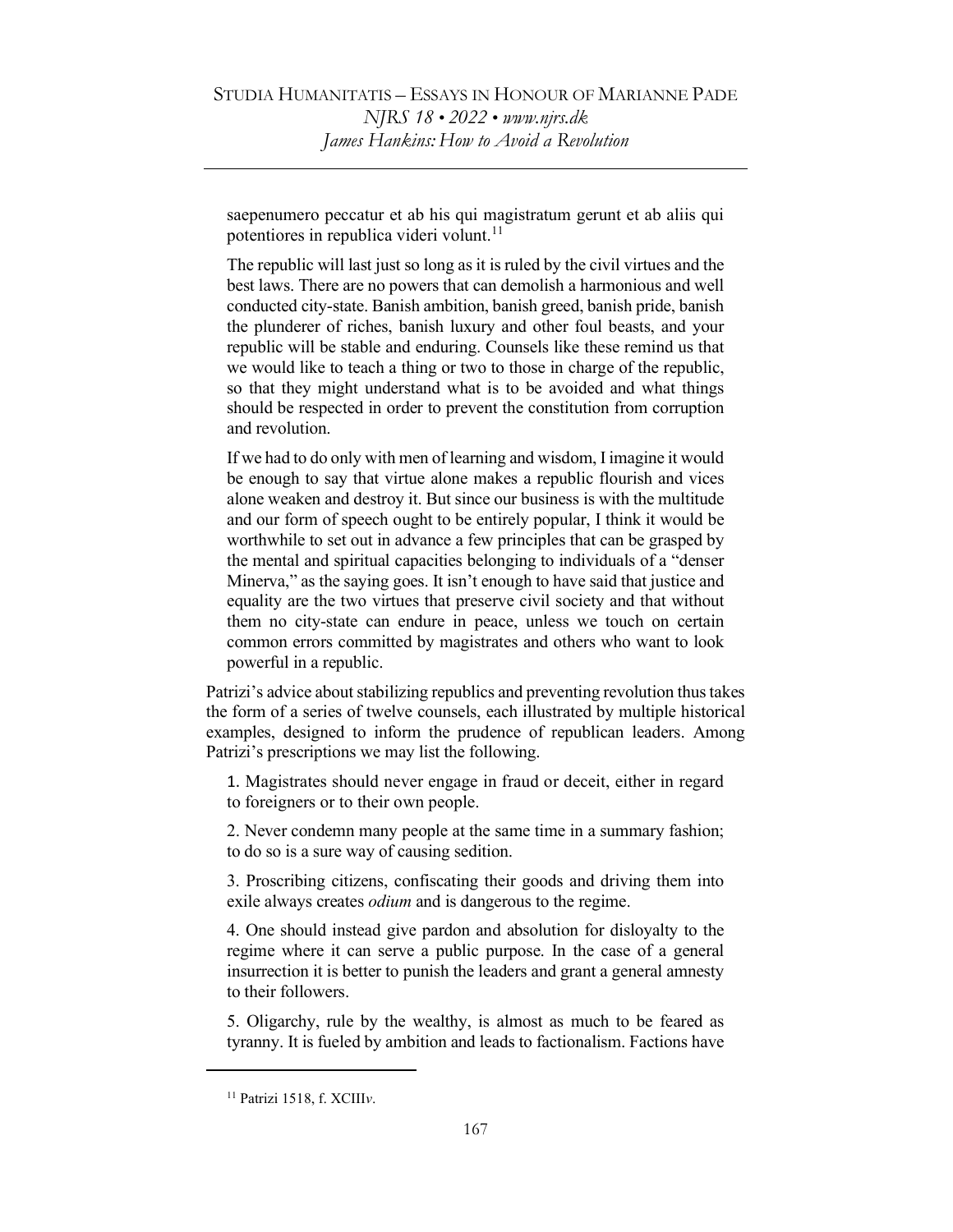to reward their supporters, and that leads to magistracies being conferred on unworthy men. Oligarchs, being few, must always live in fear of the many. To protect themselves from the wrath of the people, oligarchs try to take away the citizens' arms and buy the services of foreign mercenaries to protect themselves. Oligarchs reduce the people to penury and engross all wealth for themselves. This leads the people, in desperation, to call for a champion who can easily turn into a tyrant. This is one reason statesmen should favor the presence of the middle classes in government, to dilute the political power of oligarchs.

6. Never change old laws and excellent customs; if new laws need to be introduced to deal with new diseases of the body politic, they should be introduced gradually.

7. Magistrates should act to preserve equality and limit envy, and to this end should institute strict sumptuary laws. Frugality should be encouraged and luxury avoided. All citizens should be encouraged to work; unemployment is the seedbed of sedition.

8. Free political speech on matters touching government policies must be preserved, but calumny and slander should not be permitted.

9. Never permit political magistrates to profit in any way from their offices.

10. Never increase the power of magistrates too much. To do so creates envy – that ferocious beast – and invites tyranny.

11. If some person does manage to achieve more power in a republic than is fair or prudent, civic leaders should not try to take it away from him all at once, but do so gradually, until he is reduced again to equality with other citizens.

12. The political system in the best republic should be arranged so that individuals may not seek offices for themselves, and are blocked from doing so if they do seek them. Ambitio, in the primary Roman sense of canvasing for office, is thus prohibited. Ambition in its moral sense is equally bad; it is the fundamental cause of factionalism.

# Patrizi's use of historical sources

To analyze in detail how Patrizi illustrates all the above points with examples from Greek and Roman history would take us well beyond the limits of a single essay. Here I will look more closely at just one of the points listed, i.e., number 6.

 A principle that Patrizi often repeats throughout the De republica, and one that shows his fundamental conservativism, is that old laws and excellent customs should never be changed. If new laws need to be introduced to deal with previously unknown diseases of the body politic, they should be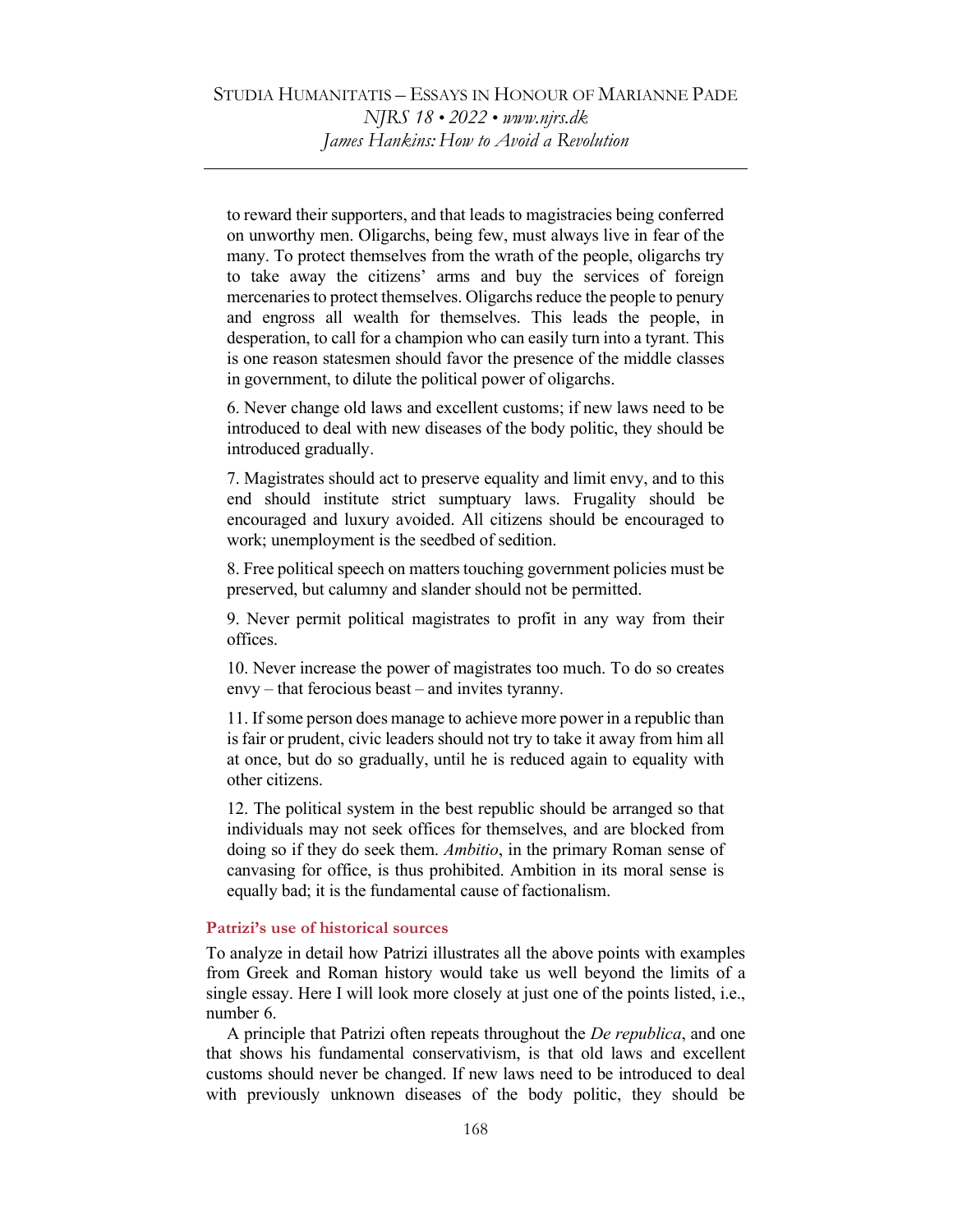introduced gradually. An excellent example of imprudent innovation was the attempt of the Gracchi at the end of the second century BC to introduce agrarian reforms to Rome. The discussion here is part of a larger argument that the state must take steps to equalize wealth if republics are to be kept stable. Here Patrizi's attitude is more Greek than Roman, in that he privileges political stability, a central goal of Greek political philosophy, over the inviolability of private property, a cardinal principle of Roman law.<sup>12</sup> He argues in Chapter 3 of Book 6 that if a new city-state is being founded, the most prudent course will be to distribute property holdings equally to each citizen, as Lycurgus was said to have done in Sparta. In established republics with long histories, however, to achieve that sort of equality would require redistribution of existing property holdings (and of course Patrizi, in that premodern age, is thinking primarily in terms of agricultural property). History shows, says Patrizi, that agrarian reforms of this type are imprudent and extremely dangerous to political stability.

 He gives two examples of the folly of redistribution – taking property away from the rich and giving it to the poor. The second, a story about the terrible consequences of economic inequality in the city of Heraclea in Pontus, taken from the Roman imperial historian Justin, we will omit.<sup>13</sup> The first describes the oligarchic violence set in train by the attempts of the Gracchi to reform Rome's agrarian laws at the end of the second century BC. The Romans for centuries, says Patrizi, had passed various agrarian laws intended to institute a fair division among the people of lands in Italy and elsewhere won by Roman arms and other territorial acquisitions. But the rich drove ordinary citizens out of their holdings by force and fraud, then used their market power to raise the price of grain, further impoverishing the plebs. The rich got richer and the poor poorer. The plebs responded to this crisis by not having children, which dried up native sources of agricultural labor, so the wealthy brought in slaves and foreigners to take their place.

 Many of Rome's best men saw that this trend was ruining the republic, but they took no serious steps to reverse it until the time of Tiberius Gracchus. The elder Gracchus as tribune of the people passed a new agrarian law that redistributed land but was otherwise extremely mild and statesmanlike. It didn't punish the senators who opposed the law or demand restitution from those who had illegally occupied land. It even compensated them for their losses before turning the land over to those who needed it. Nevertheless, the rich were so offended that they fought back "quasi pro vrbis moenibus aut pro libertate patriae pugnarent" (as though defending the walls of the city or fighting for freedom). They arranged for Tiberius Gracchus to be cruelly murdered, then granted almost divine honors to his assassin. This terrified the people until Tiberius's brother Gaius was made plebeian tribune in his stead.

<sup>12</sup> Nelson 2004.

<sup>&</sup>lt;sup>13</sup> Patrizi's analysis is based on Justin 16.4–5.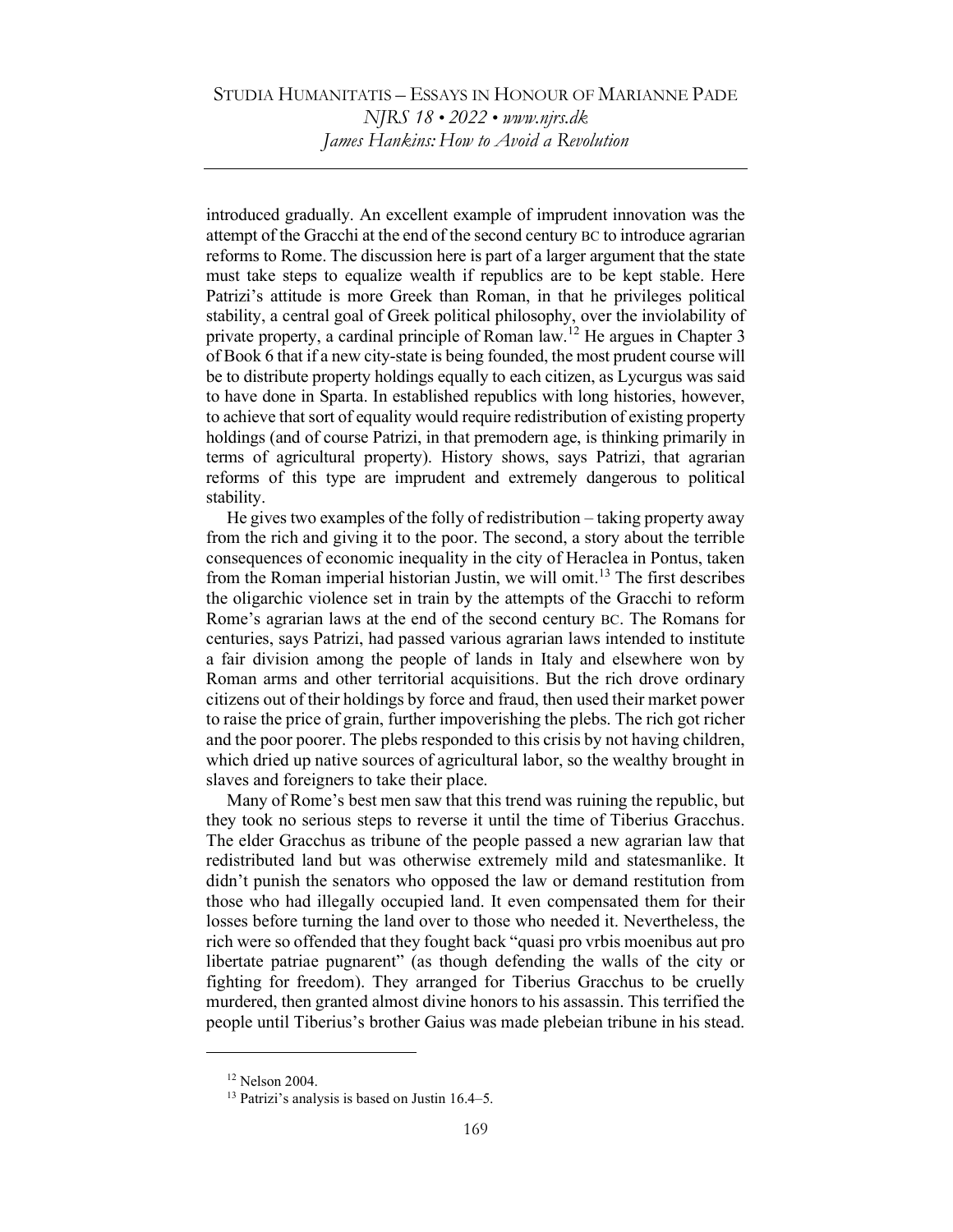He tried to carry on the work begun by Tiberius but was driven out of Rome by the faction of the wealthy. Fleeing to a sacred wood, he committed suicide rather than fall into their hands.

 Thus even an apparently prudent attempt to reform agrarian laws ended in violent death for the reformers owing to oligarchic resistance. It is noteworthy that Patrizi follows here the sympathetic account of the Gracchi given by Plutarch and Appian rather than the bitterly hostile one found in Latin sources, above all in Cicero.<sup>14</sup> As Eric Nelson has shown, the "Greek tradition" in early modern political thought, unlike the neo-Roman tradition followed by most scholastic jurists and many quattrocento humanists, did not regard the ownership of private property as sacrosanct, as a right derived from natural law via civil law. The ancient Greek authors Patrizi follows were far more receptive to state supervision of the private economy.<sup>15</sup> Patrizi, to be sure, was enough of a "Roman" to think that private property should be respected on prudential grounds. He proposed nothing so radical as Thomas More's utopian communism – for Nelson the first great representative of the early modern "Greek tradition." Nevertheless, his study of Greek sources led Patrizi to share with philosophers like Aristotle (and Plato in the Laws) the view that the distribution of private property was a question of civil prudence, not of right (ius), and should be made subject to the ends of the whole political community.

# **Conclusion**

Patrizi's use of historical sources in this chapter illustrates most of the features of what I call his "historico-prudential method," to be discussed in greater detail in my forthcoming book. In contrast with scholastic method, Patrizi's approach aims to be persuasive rather than demonstrative. It does not provide a systematic list of correct teachings backed by syllogistic arguments in the manner of Giles of Rome, but a vision of a better society, together with wise counsels as to how such a society might be achieved. Though he often quotes poetry and cites the opinion of moral philosophers, his primary resource for finding and arguing for his political counsels is history. Unlike Machiavelli, however, Patrizi does not try to elicit laws of history. He explicitly rejects, as we have seen, the idea that constitutional changes fall into regular cyclical patterns. What history does for him and for his readers is to open a vast theater

 $14$  Patrizi's main sources here are Plutarch, Lives of Tiberius and Gaius Gracchus 8, and Appian, Civil Wars, Book 1. Patrizi certainly made use here of the translation of the Plutarchan life made around 1410 by Leonardo Bruni: see Pade 2007 I, 143–144 and vol. 2, 101–102. Pier Candido Decembrio translated Appian around 1452/54 for Pope Nicholas V. Patrizi also uses Sallust, Jurguthine War 42.1 and Book 2 of Livy's history, but ignores Cicero's bitterly hostile views of the Gracchi and their tribunate in De legibus 3.19–20 and De officiis 2.73, 78, 84.

<sup>&</sup>lt;sup>15</sup> Nelson 2004, especially 52–68 on the contrast between the Greek and Roman accounts of the Gracchan reforms.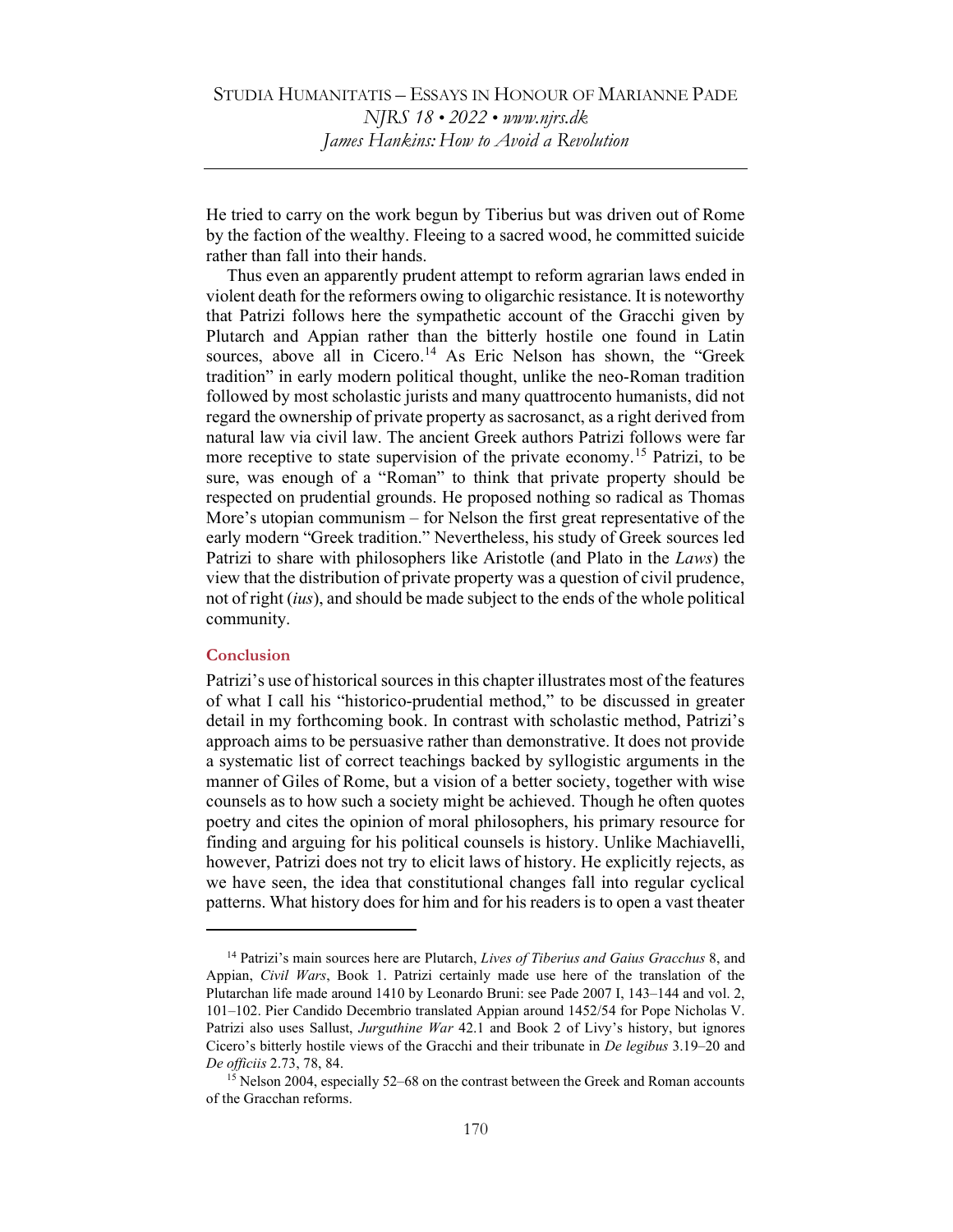# STUDIA HUMANITATIS – ESSAYS IN HONOUR OF MARIANNE PADE NJRS 18 • 2022 • www.njrs.dk James Hankins: How to Avoid a Revolution

of human actions, counsels, and measures that have been tried in past societies and whose outcomes, practical and moral, we can often judge, enriching our own political prudence. If, as Cicero wrote (Orator 34.120), to be ignorant of history is to remain forever a child, familiarity with history can give us a kind of supercharged wisdom, far beyond the ken of any one person, no matter how old and experienced. The proud excitement that bubbles beneath the surface of Patrizi's treatises is the conviction that he has placed at the service of his contemporaries, and for the first time since antiquity, a vast store of experience to which his knowledge of Greek has given him an access forbidden to earlier generations.